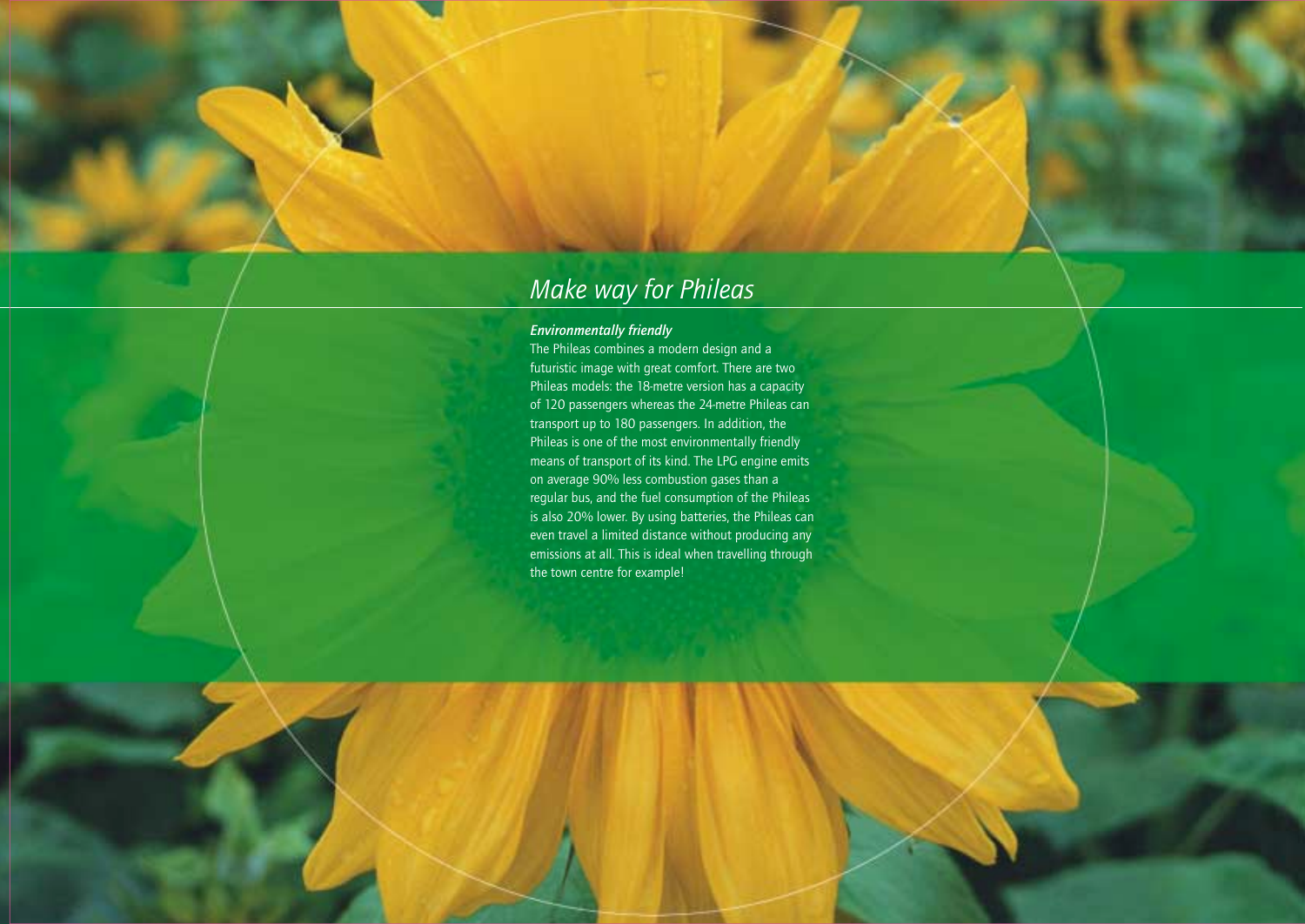

#### *Initiators*

Through advancements in the fields of knowledge and technology, the Eindhoven area plays a significant role both nationally and on a European scale. The Phileas project has a regional character and is made possible by cooperation between the local governments and private companies. The Samenwerkingsverband Regio Eindhoven (SRE – Eindhoven district joint venture) and the municipalities of Eindhoven and Veldhoven coordinate this project.

The Phileas is built by Berkhof /APTS, a consortium of mainly regional companies. The project is funded by the Dutch national government, the participating municipalities, Stimulus (European subsidies), the province of Noord-Brabant and local companies.

### *Information*

More information about the Phileas in Eindhoven and Veldhoven can be obtained from the HQPT project desk of the Samenwerkingsverband Regio Eindhoven. P.O. Box 985, NL-5600 AZ Eindhoven Tel.: 040-2594780 Website: www.phileas.nl E-mail: info@phileas.nl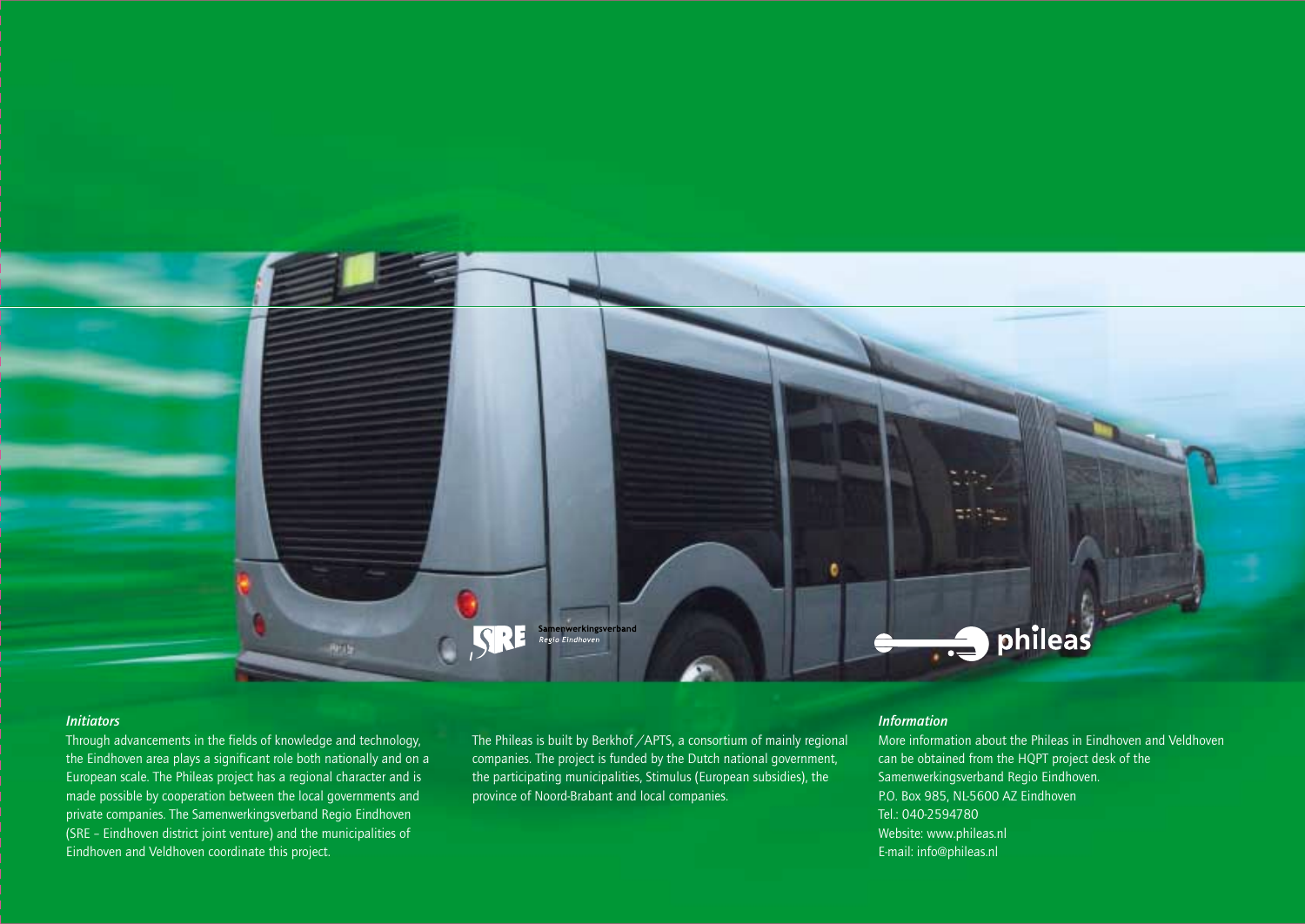# *Phileas, a new way of travelling*



r.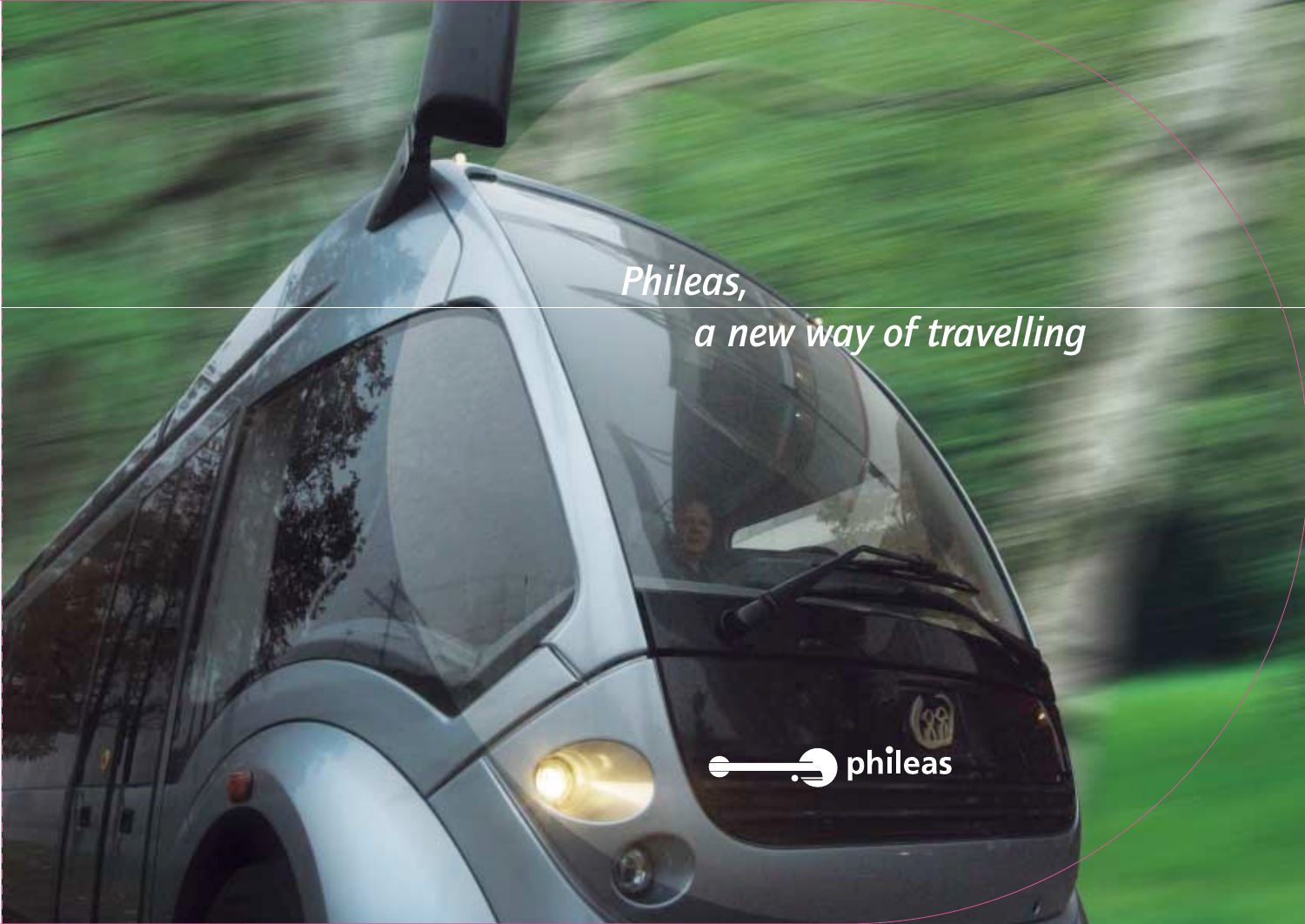

### *A new perspective on public transport*

*Trends in urban development are determined, more than anything else, by the lack of available land for building. There is less room for infrastructures such as parking facilities, making it more and more difficult to reach city centres. To combat this, it is necessary to manage smoother traffic flow in the cities as well as encouraging more use of public transport.*

*To allow people to travel privately or for their work, a transport concept is required that meets all the demands set by today's and tomorrow's vision of urban development. The Phileas high-quality public transport concept (HQPT) fully meets these requirements. It blends in well with the limited available space, it can be integrated with the existing public transport network and it forms the axis within the dynamic Westcorridor development zone in the Eindhoven area.* 

Ten years ago, the Eindhoven council selected the Westcorridor, located to the North West of the city centre, as a zone for new activities. This corridor is an urban development zone located between Eindhoven Central Station and Eindhoven Airport. A high level of development activities are taking place in this zone at different speeds. The Phileas line running through the corridor, is an ideal way to manage smooth flow of the increasing traffic resulting from these developments. Due to the high number of travellers, virtually all urban functions (homes, offices and recreation facilities) will be joined by the Phileas route. The Phileas project is like a string running through the Westcorridor connecting many beads: station district – Emmasingel complex - Stadionkwartier - Strijp S - Evoluon – the Strijp residential area – Trade Forum - Meerhoven - Eindhoven Airport.

The Phileas high-quality public transport system comprises three parts: a free track with electronic guiding, the Phileas vehicle and measures to stimulate public transport. This policy of stimulation includes raising the parking fees in the town centre, good public transport facilities in Meerhoven, corporate transport management, the Transferium (linking the motorway to the Phileas route) and the building of bicycle parking facilities.

This transport concept forms a first and significant part of the high-quality public transport network set in the Eindhoven and Veldhoven area. The HQPT connection to Meerhoven and Veldhoven is the first element of a network of HQPT lines that should be created in the region.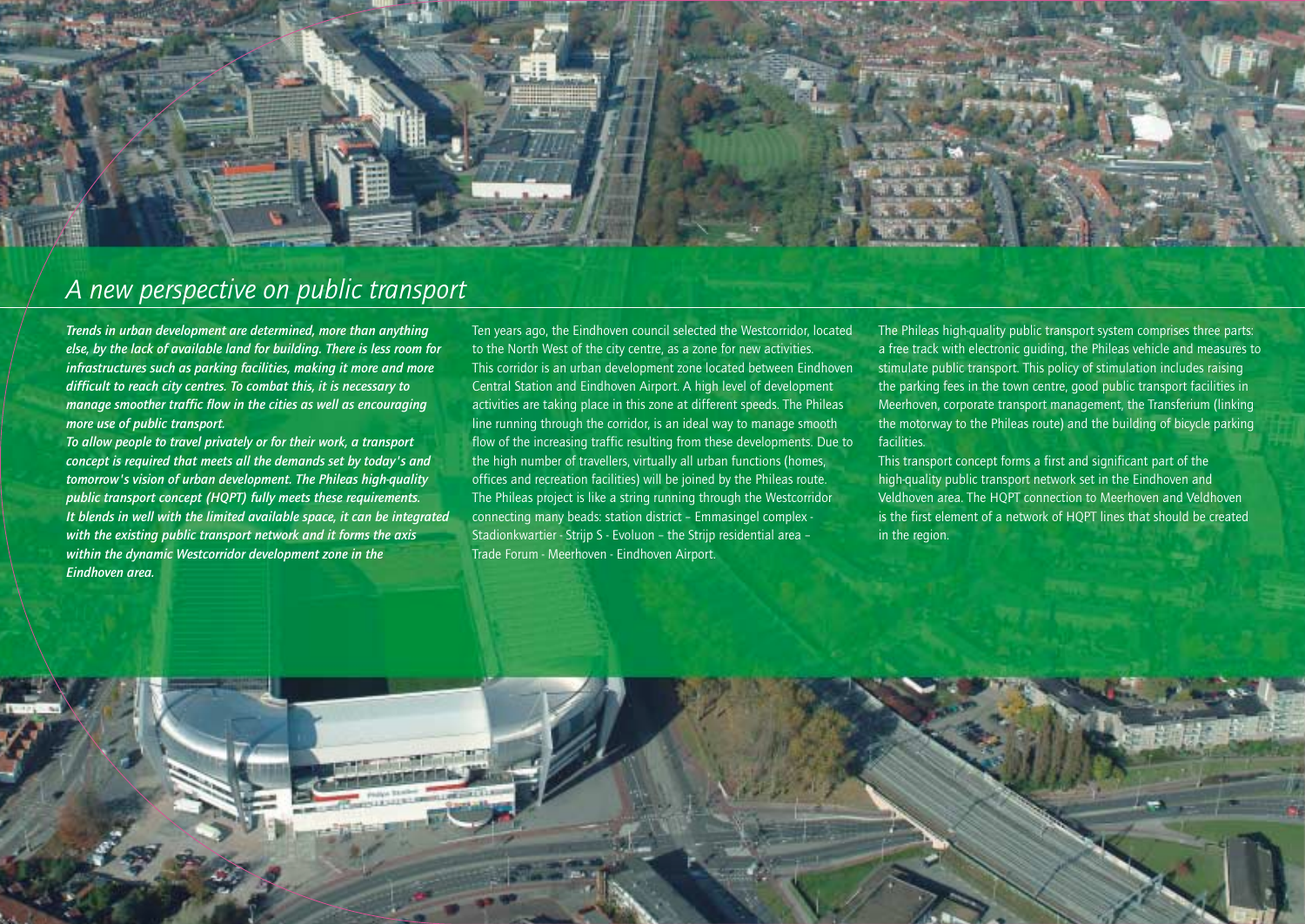



**Amsterdam**

**Rotterdam**

**Eindhoven**

## *Recognition will allow accessibility*

*The route followed by the Phileas consists of the so-called Central Connection Axis West. This axis runs from the central bus station via the Mathildelaan to the Noord-Brabantlaan. The route then branches off to the Meerhoven district and Eindhoven Airport on the one hand and Citycentrum in Veldhoven with the residential districts of Zonderwijk and 't Look on the other hand. The route crosses the motorway and links the three supra-regional means of transport that can be identified here: travel by train, car or airplane. The Phileas network will offer travellers better opportunities of changing to other means of transport.*

In comparable urban areas this line of transport forms a perfect combination with other transport possibilities or is an alternative to light-rail and underground lines. In larger cities it can also act as a form of public transport to complement systems such as the underground for example.

From the start of the building plans for the Meerhoven residential estate the proper integration of the Phileas route in the urban development structure was taken into account. The uniform layout of the entire route is intended to improve recognition. Thus the bus track is lined by 'green' shoulders with typical trees, and high-quality materials are used – for example on the bus stops – to give public transport a prominent role, helping to structure the urban area. These effects are enhanced by the attractive design of the Phileas.

Along the entire route there will be raised platforms allowing passengers to get on and off without having to climb steps. The electronic guiding system allows the Phileas to approach the bus stop and come to a standstill very carefully. The bus stops have a modern and recognizable look and the bus stop information system tells the traveller in how many minutes the Phileas is arriving. A number of bus stops in Meerhoven have separate bicycle parking facilities.